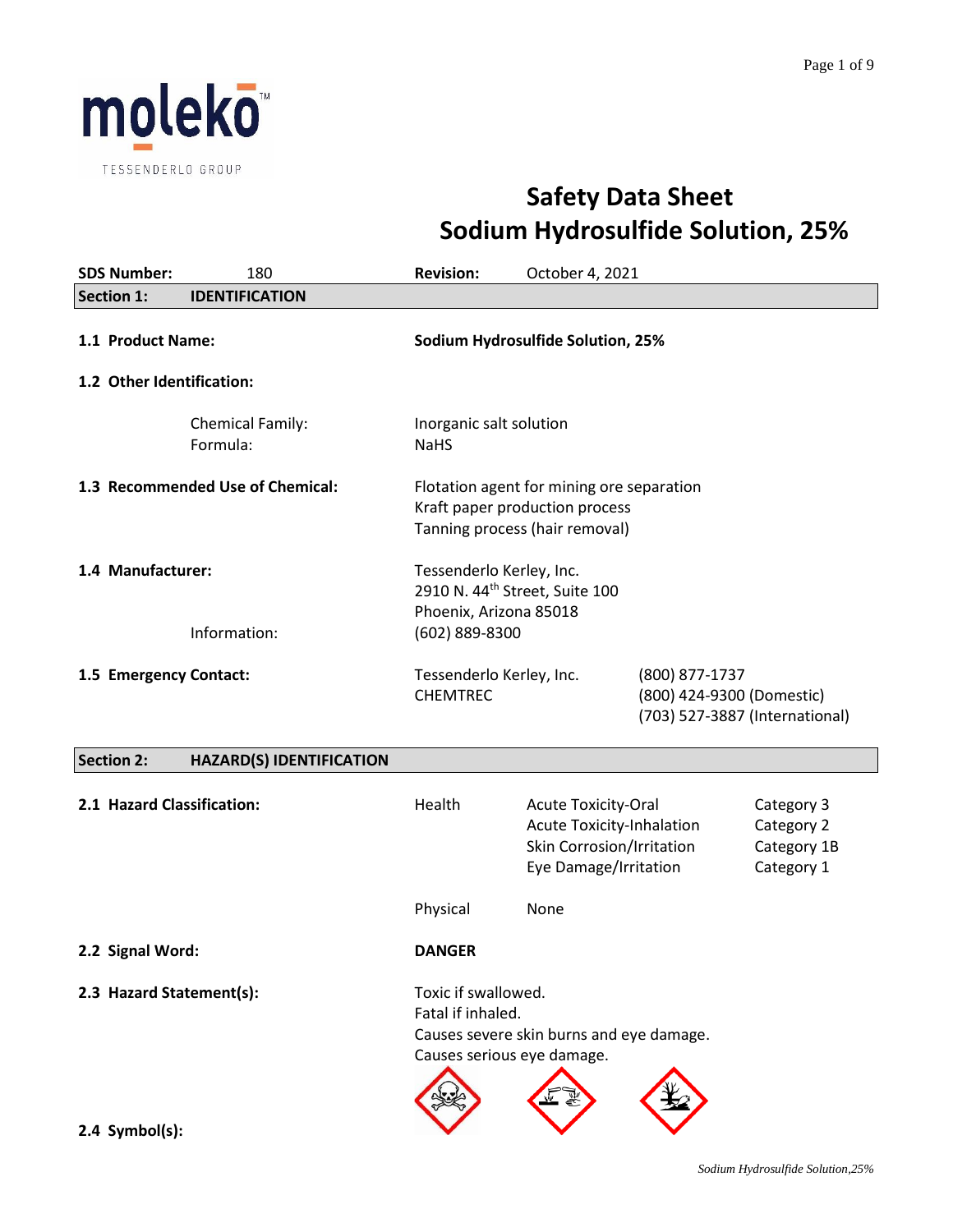| 2.5 Precautionary Statement(s):  | If swallowed: Rinse mouth. Do NOT induce vomiting.<br>Immediately call a poison center, doctor/regional medical center.<br>If on skin (or hair): Take off immediately all contaminated<br>clothing. Rinse skin with water/shower. Immediately call a<br>poison center, doctor or regional medical center. Wash<br>contaminated clothes before reuse.<br>If inhaled: Remove person to fresh air and keep comfortable for<br>breathing. Immediately call a poison center, doctor or regional<br>medical center.<br>If in eyes: Rinse cautiously with water for several minutes.<br>Remove contact lenses, if present and easy to do so. Continue<br>rinsing. Immediately call a poison center, doctor or regional<br>medical center.<br>Wash hands and face thoroughly after handling. Do not eat, drink<br>or smoke when using this product.<br>Do not breathe gas/mist/vapors.<br>Wear neoprene rubber gloves, chemical suit, boots and chemical<br>goggles and full-face shield.<br>Use only outdoors or in a well-ventilated area. Store locked up in<br>a well-ventilated place. Keep container tightly closed.<br>In case of inadequate ventilation, wear self-contained breathing<br>apparatus (SCBA).<br>Dispose of contents/container in to chemical waste facility in<br>accordance with local, state and federal regulations.<br>Do not allow release to aquatic waterways. |
|----------------------------------|--------------------------------------------------------------------------------------------------------------------------------------------------------------------------------------------------------------------------------------------------------------------------------------------------------------------------------------------------------------------------------------------------------------------------------------------------------------------------------------------------------------------------------------------------------------------------------------------------------------------------------------------------------------------------------------------------------------------------------------------------------------------------------------------------------------------------------------------------------------------------------------------------------------------------------------------------------------------------------------------------------------------------------------------------------------------------------------------------------------------------------------------------------------------------------------------------------------------------------------------------------------------------------------------------------------------------------------------------------------------------------------|
| 2.6 Unclassified Hazard(s):      | Aquatic toxicity                                                                                                                                                                                                                                                                                                                                                                                                                                                                                                                                                                                                                                                                                                                                                                                                                                                                                                                                                                                                                                                                                                                                                                                                                                                                                                                                                                     |
| 2.7 Unknown Toxicity Ingredient: | None                                                                                                                                                                                                                                                                                                                                                                                                                                                                                                                                                                                                                                                                                                                                                                                                                                                                                                                                                                                                                                                                                                                                                                                                                                                                                                                                                                                 |

## **Section 3: COMPOSITION/INFORMATION on INGREDIENTS**

# **3.1 Chemical Ingredients:** (See Section 8 for exposure guidelines)

| <b>Chemical</b>    | <b>Synonym Common Name</b> | CAS No.    | <b>EINECS No.</b> | % by Wt.         |
|--------------------|----------------------------|------------|-------------------|------------------|
| Sodium sulfanide   | Sodium hydrosulfide        | 16721-80-5 | 240-778-0         | 25 (typical)     |
| Di-sodium sulphide | Sodium sulfide             | 1313-82-2  | 215-211-5         | $<$ 1.0, Typical |
| Sodium carbonate   | Sodium carbonate           | 497-19-8   | 207-838-8         | <3.0, Typical    |
| Water              | Water                      | 7732-18-5  | 231-791-2         | Remaining %      |

# **Section 4: FIRST AID MEASURES**

## **4.1 Symptoms/Effects:**

Acute: Eye contact may cause serious eye damage. Skin contact may cause damage to skin tissue. Ingestion may cause severe damage to the gastrointestinal tract.

Chronic: No known chronic effects.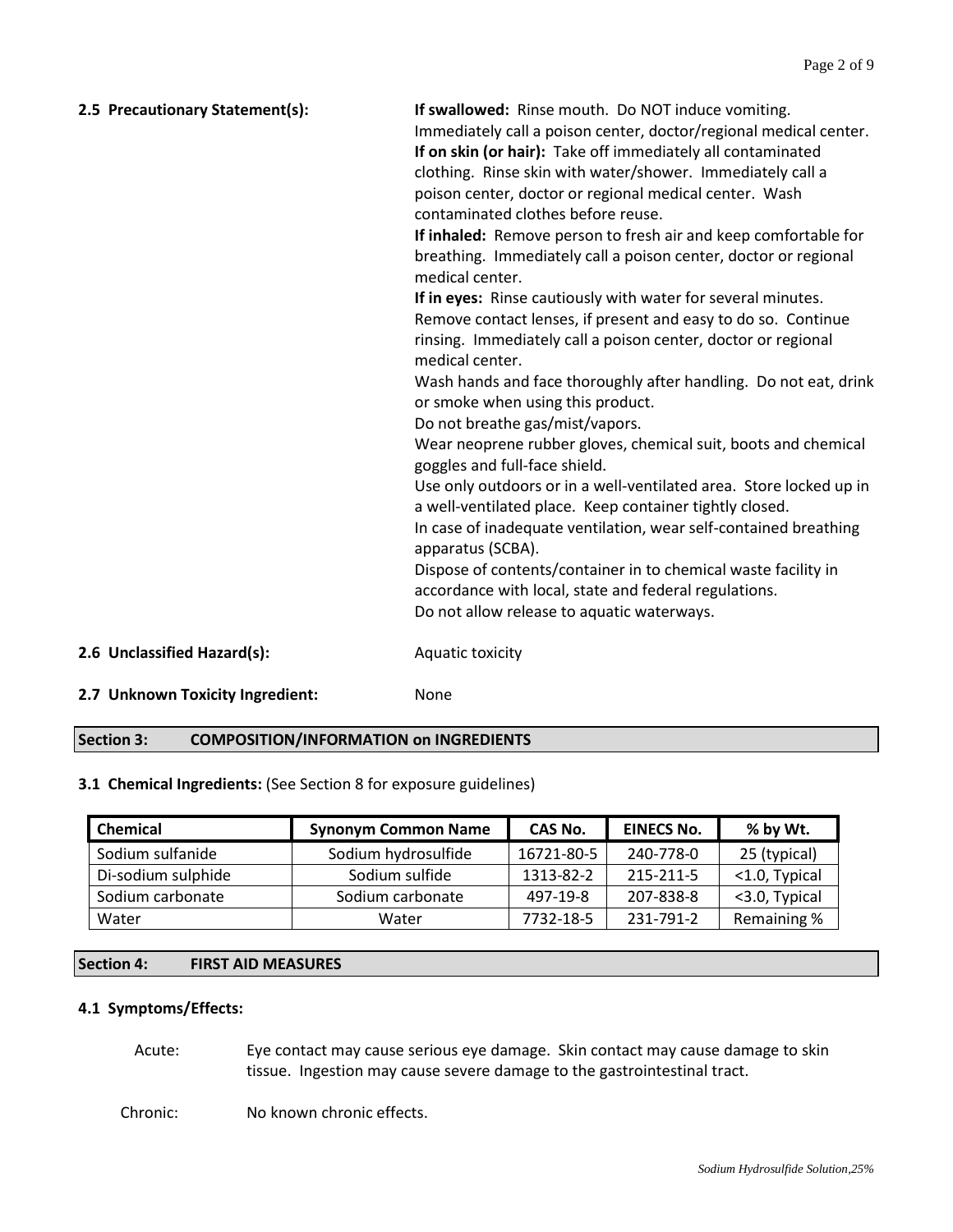|                                       |                                     |                                                                                                                                                                                        | Page 3 of 9                                                                                                                                                                                                     |  |
|---------------------------------------|-------------------------------------|----------------------------------------------------------------------------------------------------------------------------------------------------------------------------------------|-----------------------------------------------------------------------------------------------------------------------------------------------------------------------------------------------------------------|--|
|                                       | 4.2 Eyes:                           | immediate medical attention.                                                                                                                                                           | Immediately flush with large quantities of water for 15 minutes. Hold eyelids apart during<br>irrigation to ensure thorough flushing of the entire area of the eye and lids. Obtain                             |  |
|                                       | 4.3 Skin:                           |                                                                                                                                                                                        | Immediately flush with large quantities of water. Remove contaminated clothing under a<br>safety shower. Obtain immediate medical attention.                                                                    |  |
|                                       | 4.4 Ingestion:                      | DO NOT INDUCE VOMITING. Give 2 to 4 glasses of water. If vomiting does occur, repeat<br>giving fluids. Obtain immediate medical attention.                                             |                                                                                                                                                                                                                 |  |
|                                       | 4.5 Inhalation:                     | Remove victim from contaminated atmosphere. If breathing is labored, administer<br>Oxygen. If breathing has ceased, clear airway and start CPR. Obtain immediate medical<br>attention. |                                                                                                                                                                                                                 |  |
|                                       | <b>Section 5:</b>                   | <b>FIRE FIGHTING MEASURES</b>                                                                                                                                                          |                                                                                                                                                                                                                 |  |
|                                       |                                     |                                                                                                                                                                                        | 5.1 Flammable Properties: (See Section 9, for additional flammable properties)                                                                                                                                  |  |
|                                       | NFPA:                               | Health - 3                                                                                                                                                                             | Flammability - 2<br>Reactivity - 1                                                                                                                                                                              |  |
|                                       | 5.2 Extinguishing Media:            |                                                                                                                                                                                        |                                                                                                                                                                                                                 |  |
|                                       | 5.2.1 Suitable Extinguishing Media: |                                                                                                                                                                                        | Solution is not flammable; use media suitable for combustibles<br>involved in fire.                                                                                                                             |  |
| 5.2.2 Unsuitable Extinguishing Media: |                                     |                                                                                                                                                                                        | Not applicable                                                                                                                                                                                                  |  |
|                                       | 5.3 Protection of Firefighters:     |                                                                                                                                                                                        |                                                                                                                                                                                                                 |  |
|                                       |                                     | 5.3.1 Specific Hazards Arising from the Chemical:                                                                                                                                      |                                                                                                                                                                                                                 |  |
|                                       | <b>Physical Hazards:</b>            |                                                                                                                                                                                        | Solution is not flammable. However, if solutions of this product<br>are exposed to excessive heat Hydrogen sulfide vapors<br>will be released and may form flammable mixtures with air (4.3 to<br>46% $H_2S$ ). |  |
|                                       | <b>Chemical Hazards:</b>            |                                                                                                                                                                                        | Solution contact with acids or acidic materials will cause highly<br>toxic Hydrogen sulfide vapors to be released.                                                                                              |  |
|                                       |                                     | 5.3.2 Protective Equipment and Precautions for Firefighters:                                                                                                                           |                                                                                                                                                                                                                 |  |
|                                       |                                     |                                                                                                                                                                                        | Firefighters should wear self-contained breathing apparatus<br>(SCBA) and full fire-fighting turnout gear. Keep<br>containers/storage vessels in fire area cooled with water spray.                             |  |

# **Section 6: ACCIDENTAL RELEASE MEASURES**

| <b>6.1 Personal Precautions:</b> | Use personal protective equipment specified in Section 8. Isolate the |
|----------------------------------|-----------------------------------------------------------------------|
|                                  | release area and deny entry to unnecessary, unprotected and untrained |
|                                  | personnel.                                                            |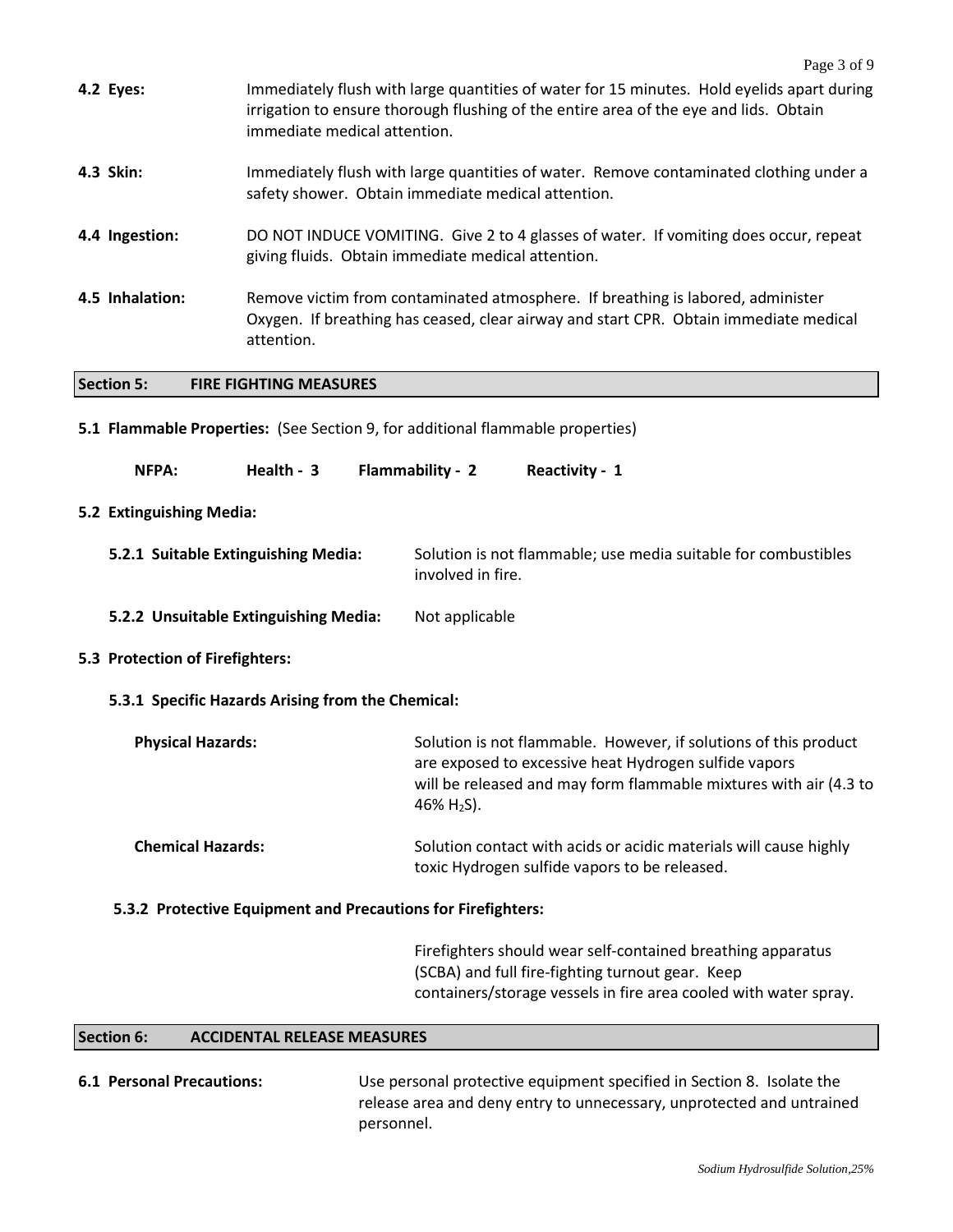| <b>6.2 Environmental Precautions:</b> | Keep out of "waters of the United States" because of product aquatic<br>toxicity (See Section 12).                                                                                                                                                                                                                                                 |
|---------------------------------------|----------------------------------------------------------------------------------------------------------------------------------------------------------------------------------------------------------------------------------------------------------------------------------------------------------------------------------------------------|
| <b>6.3 Methods of Containment:</b>    |                                                                                                                                                                                                                                                                                                                                                    |
| <b>Small Release:</b>                 | Confine and absorb small releases with sand, earth or inert absorbents.                                                                                                                                                                                                                                                                            |
| Large Release:                        | Shut off release if safe to do so. Dike spill area with earth, sand or other<br>inert absorbents to prevent runoff into surface waterways (aquatic<br>toxicity), sewers or storm drains.                                                                                                                                                           |
| 6.4 Method for Cleanup:               |                                                                                                                                                                                                                                                                                                                                                    |
| <b>Small Release:</b>                 | Spray a weak (3-5%) solution of Hydrogen peroxide over the spill area to<br>stop the release of toxic Hydrogen sulfide (oxidation of reactive sulfides)<br>and to help neutralize the spill area. Once neutralized spilled material<br>can be shoveled up and placed in plastic drums for disposal as a chemical<br>waste. Use non-sparking tools. |
| Large Release:<br>$\cdot$             | Recover as much of the spilled product as possible using an air-operated<br>diaphragm pump, hoses and non-sparking tools. If possible, use this<br>material as originally intended. If the material is unusable it must be<br>disposed of as a chemical waste. Treat the remaining material on the<br>ground as a small release (above).           |

| Section 7:    | <b>HANDLING and STORAGE</b>                                                                                                                                                                                                                                                           |
|---------------|---------------------------------------------------------------------------------------------------------------------------------------------------------------------------------------------------------------------------------------------------------------------------------------|
| 7.1 Handling: | Avoid contact with skin and eyes. Use only in a well-ventilated area.<br>Wash thoroughly after handling. Avoid breathing of product vapors.                                                                                                                                           |
| 7.2 Storage:  | Store in well-ventilated areas. Do not store combustibles in the area of<br>storage vessels. Keep away from any sources of heat or flame. Store<br>totes and smaller containers out of direct sunlight at moderate<br>temperatures. (See Section 10.5, for materials of construction) |

# **Section 8: EXPOSURE CONTROLS/PERSONAL PROTECTION**

# **8.1 Exposure Guidelines:**

| Chemical           | <b>OSHA PELS</b> |                  | <b>ACGIH TLVs</b> |             |
|--------------------|------------------|------------------|-------------------|-------------|
|                    | TWA              | <b>STEL</b>      | <b>TWA</b>        | <b>STEL</b> |
| Hydrogen sulfide   | None             | 20 ppm (Ceiling) | 1 ppm             | 5 ppm       |
| Sodium sulfanide   | <b>None</b>      | None             | None              | None        |
| Di-sodium sulphide | None             | None             | None              | None        |
| Sodium carbonate   | None             | None             | <b>None</b>       | None        |
| Water              | None             | None             | None              | None        |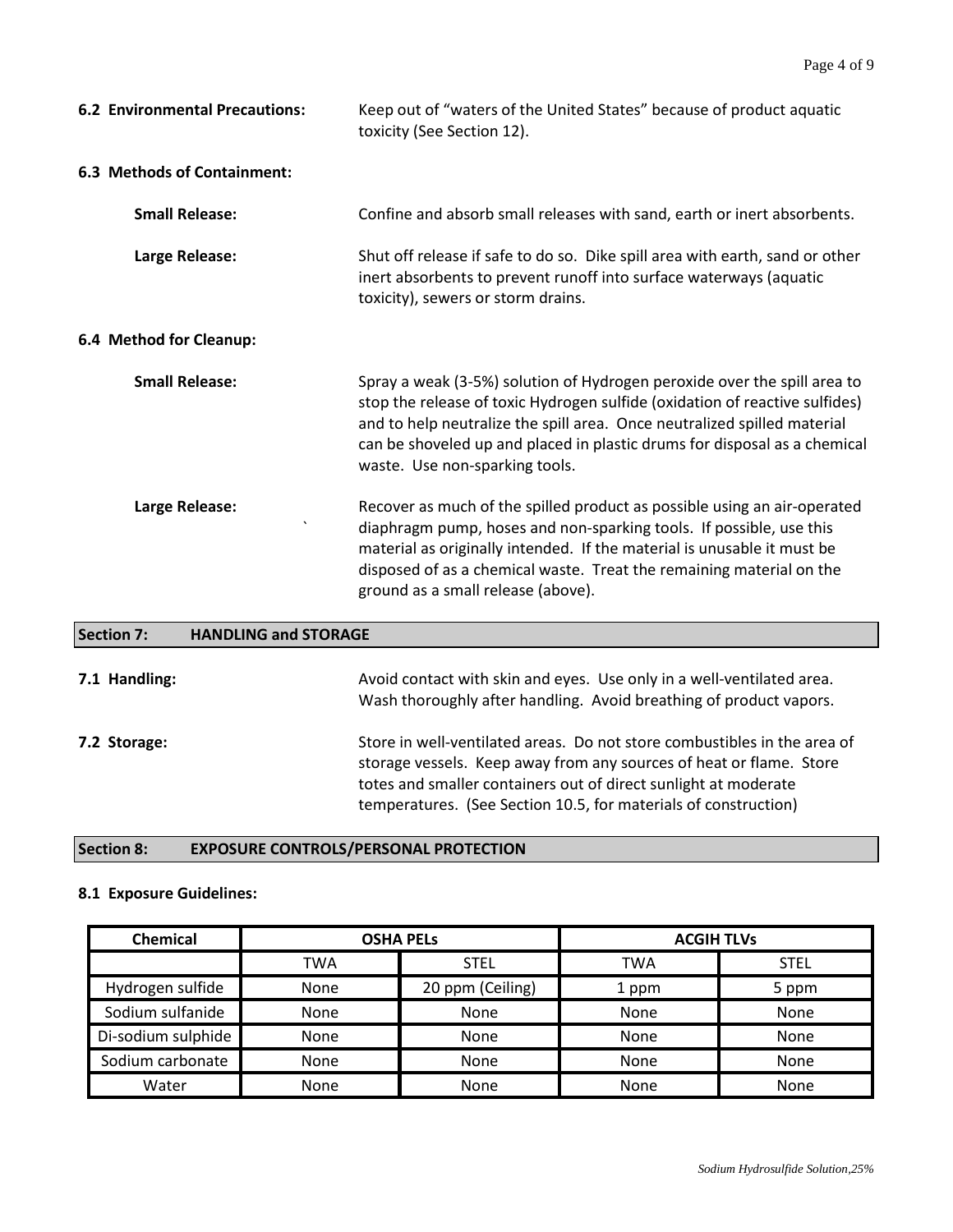**8.2 Engineering Controls:** Use adequate exhaust ventilation to prevent inhalation of product vapors. Keep eye wash/safety showers in areas where product is used.

## **8.3 Personal Protective Equipment (PPE):**

| 8.3.1 Eye/Face Protection:    | Chemical goggles and a full face shield.                                                                                                                                                                                                                                                                                                                                                                                                                                                                                                                                                                                                                                                                                                                                                                                                                             |
|-------------------------------|----------------------------------------------------------------------------------------------------------------------------------------------------------------------------------------------------------------------------------------------------------------------------------------------------------------------------------------------------------------------------------------------------------------------------------------------------------------------------------------------------------------------------------------------------------------------------------------------------------------------------------------------------------------------------------------------------------------------------------------------------------------------------------------------------------------------------------------------------------------------|
| 8.3.2 Skin Protection:        | Sodium hydrosulfide solutions are highly alkaline. Neoprene rubber<br>gloves/boots and chemical suit should be worn to prevent liquid contact.                                                                                                                                                                                                                                                                                                                                                                                                                                                                                                                                                                                                                                                                                                                       |
| 8.3.3 Respiratory Protection: | Respiratory protection is based on potential exposure to $H_2S$ vapors.<br>Hydrogen sulfide is a highly toxic gas. Respiratory protection<br>requirements should be based on a hazard assessment of the specific<br>operation. If use conditions generate vapor, mist or aerosol and<br>adequate ventilation (e.g., outdoor or well-ventilated are) is not available,<br>use a NIOSH-approved gas mask respirator with hydrogen sulfide<br>canister/cartridge to reduce potential for inhalation exposure. Where<br>exposure potential necessitates a higher level of protection, use a NIOSH-<br>approved, positive-pressure/pressure-demand, air-supplied<br>respirator. When using respirator cartridges or canisters, they must be<br>changed frequently (following each use or at the end of the work shift) to<br>assure breakthrough exposure does not occur. |

**8.3.4 Hygiene Considerations:** Common good industrial hygiene practices should be followed, such as washing thoroughly after handling and before eating or drinking.

# **Section 9: PHYSICAL and CHEMICAL PROPERTIES**

| 9.1 Appearance:                       | Light yellow/orange                  |
|---------------------------------------|--------------------------------------|
| 9.2 Odor:                             | Rotten egg odor.                     |
| 9.3 Odor Threshold:                   | 4.7 ppb (Hydrogen sulfide)           |
| $9.4$ pH:                             | 12.5 (typical)                       |
| 9.5 Melting Point/Freezing Point:     | Not determined                       |
| 9.6 Boiling Point:                    | 229°F (109°C) (typical)              |
| 9.7 Flash Point:                      | Not determined                       |
| 9.8 Evaporation Rate:                 | Not determined                       |
| 9.9 Flammability:                     | Not applicable                       |
| 9.10 Upper/Lower Flammability Limits: | 4.3 to 46% in air (Hydrogen sulfide) |
| 9.11 Vapor Pressure:                  | Not determined                       |
| 9.12 Vapor Density:                   | Not determined                       |
| 9.13 Relative Density:                | 1.172 (9.77 lbs/gal) @ 60 °F         |
| 9.14 Solubility:                      | Complete                             |
| 9.15 Partition Coefficient:           | Not applicable                       |
| 9.16 Auto-ignition Temperature:       | Not applicable                       |
| 9.17 Decomposition Temperature:       | Not determined                       |
| 9.18 Viscosity:                       | Not determined                       |

#### **Section 10: STABILITY and REACTIVITY**

**10.1 Reactivity:** Sodium hydrosulfide solution reacts with all acids, including weak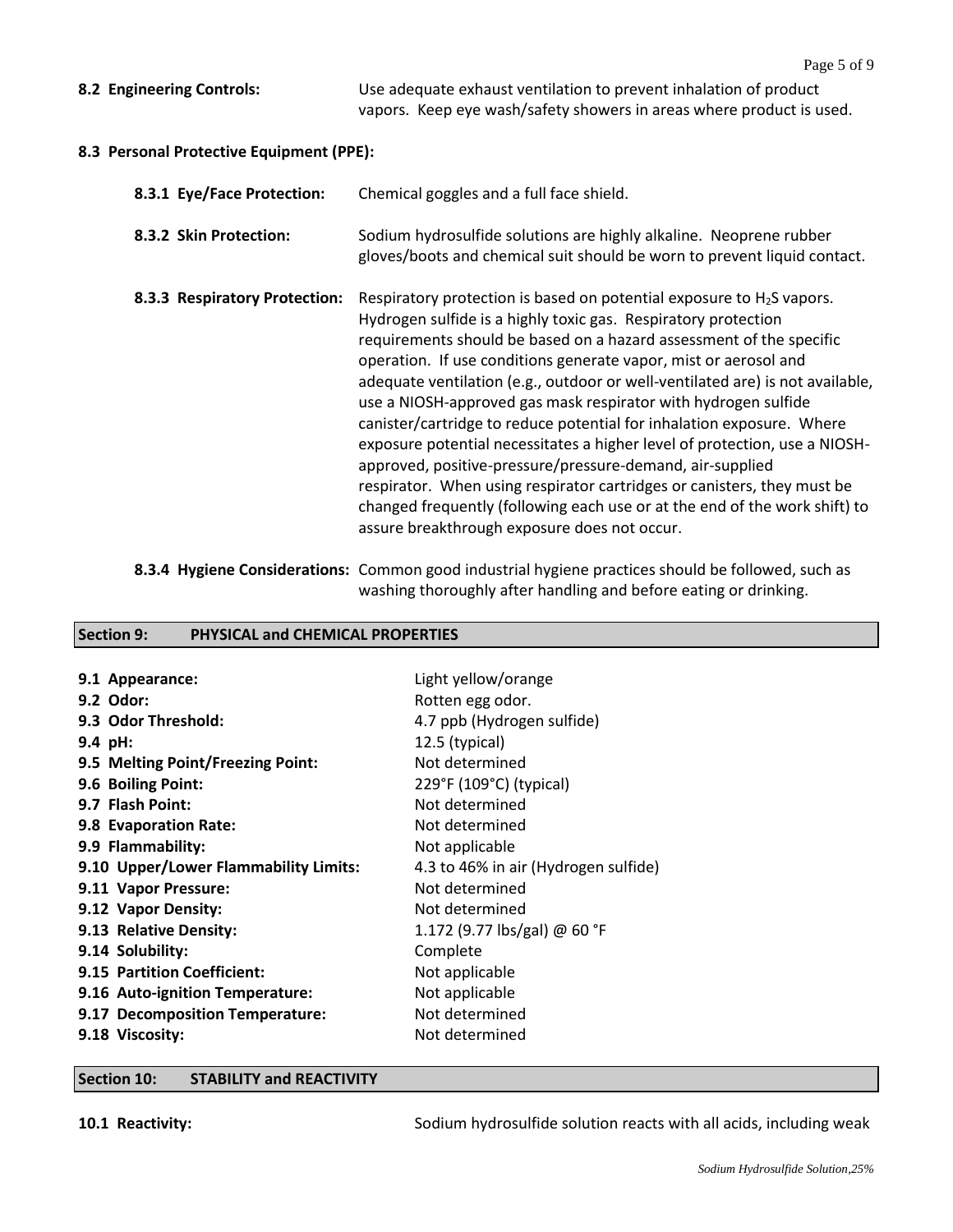|                                          | Page 6 of 9                                                                                                                                                                                                                                                                                                                                                                                                                                                                                                                                                                                                           |
|------------------------------------------|-----------------------------------------------------------------------------------------------------------------------------------------------------------------------------------------------------------------------------------------------------------------------------------------------------------------------------------------------------------------------------------------------------------------------------------------------------------------------------------------------------------------------------------------------------------------------------------------------------------------------|
|                                          | organic acids, liberating highly toxic hydrogen sulfide gas. The<br>solution also reacts with oxidizing agents which may precipitate<br>elemental Sulfur.                                                                                                                                                                                                                                                                                                                                                                                                                                                             |
| 10.2 Chemical Stability:                 | This product is stable under normal (ambient) temperature and<br>pressure.                                                                                                                                                                                                                                                                                                                                                                                                                                                                                                                                            |
| 10.3 Possibility of Hazardous Reactions: | See Section 10.5.                                                                                                                                                                                                                                                                                                                                                                                                                                                                                                                                                                                                     |
| 10.4 Conditions to Avoid:                | See Section 10.5.                                                                                                                                                                                                                                                                                                                                                                                                                                                                                                                                                                                                     |
| 10.5 Incompatible:                       | Acids will cause the release of highly toxic Hydrogen sulfide.<br>Sodium hydrosulfide reacts violently with diazonium salts.<br>Sodium hydrosulfide solution is not compatible with Copper,<br>Zinc, Aluminum or their alloys (i.e. bronze, brass, galvanized<br>metals, etc.). Sodium hydrosulfide is corrosive to carbon steel<br>above 150° F (65.5° C). These materials of construction should<br>not be used in handling systems or storage containers for this<br>product. Dilution of NaHS with water will increase the evolution<br>of Hydrogen sulfide. Dilution should be done in an enclosed<br>container. |
| 10.6 Hazardous Decomposition Products:   | Heating this product will evolve Hydrogen sulfide gas. Fire<br>conditions will also cause the production of Sulfur dioxide.<br>Hydrogen sulfide may form flammable mixtures (4.3 to 46% H <sub>2</sub> S)<br>with air. Heating to decomposition emits fumes of sulfoxides and<br>sodium sulfide.                                                                                                                                                                                                                                                                                                                      |

# **Section 11: TOXICOLOGICAL INFORMATION**

| 11.1 Oral:                    | Ingestion Rat LD <sub>50</sub> : 0.5 to 5 gm/kg (sodium hydrosulfide)<br>Intraperitoneal Rat LD <sub>50</sub> : 14.6 mg/kg (sodium hydrosulfide)<br>Intraperitoneal Mus LD <sub>50</sub> : 18 mg/kg (sodium hydrosulfide)<br>Intraperitoneal Rat TD <sub>Lo</sub> : 67.5 mg/kg intermittent (sodium hydrosulfide)<br>Intraperitoneal Mus $TD_{LO}$ : 35 mg/km intermittent (sodium hydrosulfide) |
|-------------------------------|--------------------------------------------------------------------------------------------------------------------------------------------------------------------------------------------------------------------------------------------------------------------------------------------------------------------------------------------------------------------------------------------------|
| 11.2 Dermal:                  | Subcutaneous Mouse LD <sub>50</sub> : 200 mg/km (sodium hydrosulfide)                                                                                                                                                                                                                                                                                                                            |
| 11.3 Inhalation:              | Inhalation-Rat $LC_{50}$ : 444 ppm (hydrogen sulfide)<br>Inhalation-Mus $LC_{50}$ : 1,500 mg/m <sup>3</sup> 18 minutes (hydrogen sulfide)<br>Inhalation-Rat $LC_{50}$ : 1,500 mg/m <sup>3</sup> 14 minutes (hydrogen sulfide)                                                                                                                                                                    |
| 11.4 Eyes:                    | Sodium sulfide in contact with human eye has been noted to cause burns<br>which may be slow to heal owing presumably to strong alkalinity.                                                                                                                                                                                                                                                       |
| 11.5 Chronic/Carcinogenicity: | Not listed in NTP, IARC or by OSHA                                                                                                                                                                                                                                                                                                                                                               |
| 11.6 Teratology:              | No data available.                                                                                                                                                                                                                                                                                                                                                                               |
| 11.7 Reproduction:            | No data available.                                                                                                                                                                                                                                                                                                                                                                               |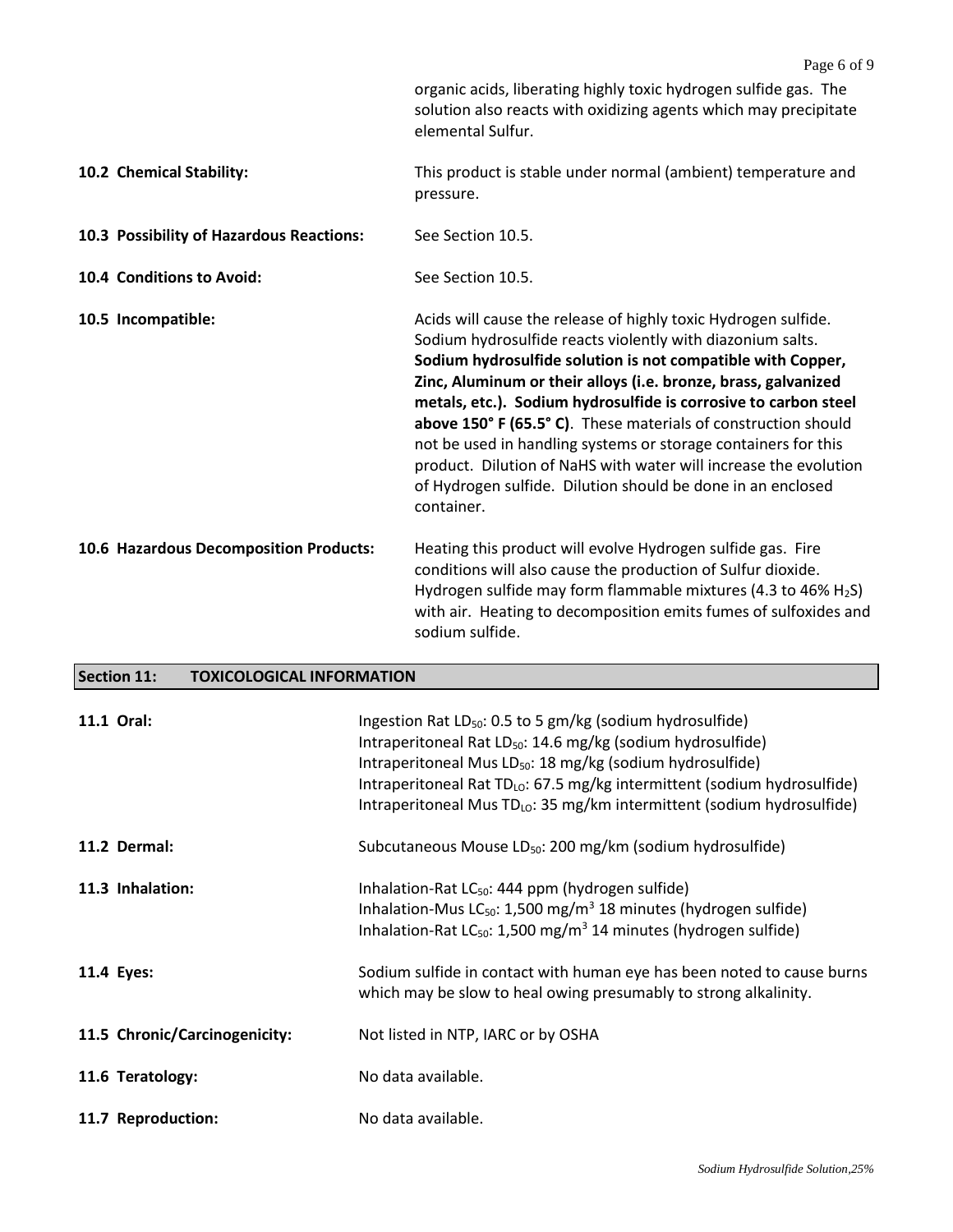## **Section 12: ECOLOGICAL INFORMATION**

| 12.1 Ecotoxicity:                 | Static acute 96 hour-LC <sub>50</sub> for mosquito fish is 206 mg/L ( $T\vert_{m}$ - fresh water)<br>LC <sub>50</sub> Fly inhalation 1,500 mg/m <sup>3</sup> , 7 minutes<br>LC <sub>50</sub> Fathead minnow: 0.55 mg/L, 96 hours (sodium hydrosulfide)<br>$TL_m$ Gammarus 0.84 mg/L, 96 hours (hydrogen sulfide)<br>$TL_m$ Ephemera 0.316 mg/L, 96 hours (hydrogen sulfide)<br>TL <sub>m</sub> Fathead minnow 0.071 – 0.55 mg/L @ 6-24 <sup>o</sup> C, 96 hour flow through<br>bioassay (hydrogen sulfide)<br>TL <sub>m</sub> Bluegill 0.0090 - 0.0140 mg/L @ 20-22°C, 96 hour flow through<br>bioassay (hydrogen sulfide)<br>TL <sub>m</sub> Brook trout 0.0216 – 0.0308 mg/L @ 8-12.5°C, 96 hour flow through<br>bioassay (hydrogen sulfide).<br>LC <sub>50</sub> Fathead minnow: 1.38 mg/L, 48 hours (sodium sulfide) |
|-----------------------------------|--------------------------------------------------------------------------------------------------------------------------------------------------------------------------------------------------------------------------------------------------------------------------------------------------------------------------------------------------------------------------------------------------------------------------------------------------------------------------------------------------------------------------------------------------------------------------------------------------------------------------------------------------------------------------------------------------------------------------------------------------------------------------------------------------------------------------|
| 12.2 Persistence & Degradability: | No data available.                                                                                                                                                                                                                                                                                                                                                                                                                                                                                                                                                                                                                                                                                                                                                                                                       |
| 12.3 Bioaccumulative Potential:   | This product is not bioaccumulative.                                                                                                                                                                                                                                                                                                                                                                                                                                                                                                                                                                                                                                                                                                                                                                                     |
| 12.4 Mobility in Soil:            | No data available.                                                                                                                                                                                                                                                                                                                                                                                                                                                                                                                                                                                                                                                                                                                                                                                                       |
| 12.5 Other Adverse Effects:       | None                                                                                                                                                                                                                                                                                                                                                                                                                                                                                                                                                                                                                                                                                                                                                                                                                     |

## **Section 13: DISPOSAL CONSIDERATIONS**

Consult federal, state and local regulations for disposal requirements.

#### **Section 14: TRANSPORT INFORMATION**

#### **14.1 Basic Shipping Description:**

| 14.1.1 Proper Shipping Name:        | Corrosive liquids, toxic, n.o.s. (sodium hydrosulfide solution) |
|-------------------------------------|-----------------------------------------------------------------|
| 14.1.2 Hazard Classes:              | 8, (6.1)                                                        |
| 14.1.3 Identification Number:       | <b>UN2922</b>                                                   |
| 14.1.4 Packing Group:               |                                                                 |
| 14.1.5 Hazardous Substance:         | Yes                                                             |
| 14.1.6 Marine Pollutant:            | No (domestic)                                                   |
|                                     |                                                                 |
| <b>14.2 Additional Information:</b> |                                                                 |

#### **14.2.1 Other DOT Requirements:**

| 14.2.1.1 Reportable Quantity: Yes |                  | 5,000 lbs (2,268 kg) |
|-----------------------------------|------------------|----------------------|
| 14.2.1.2 Placard(s):              | Corrosive        |                      |
| 14.2.1.3 $Label(s):$              | Corrosive, toxic |                      |
| 14.2.2 USCG Classification:       | Class – caustics | Chris Code: SHR      |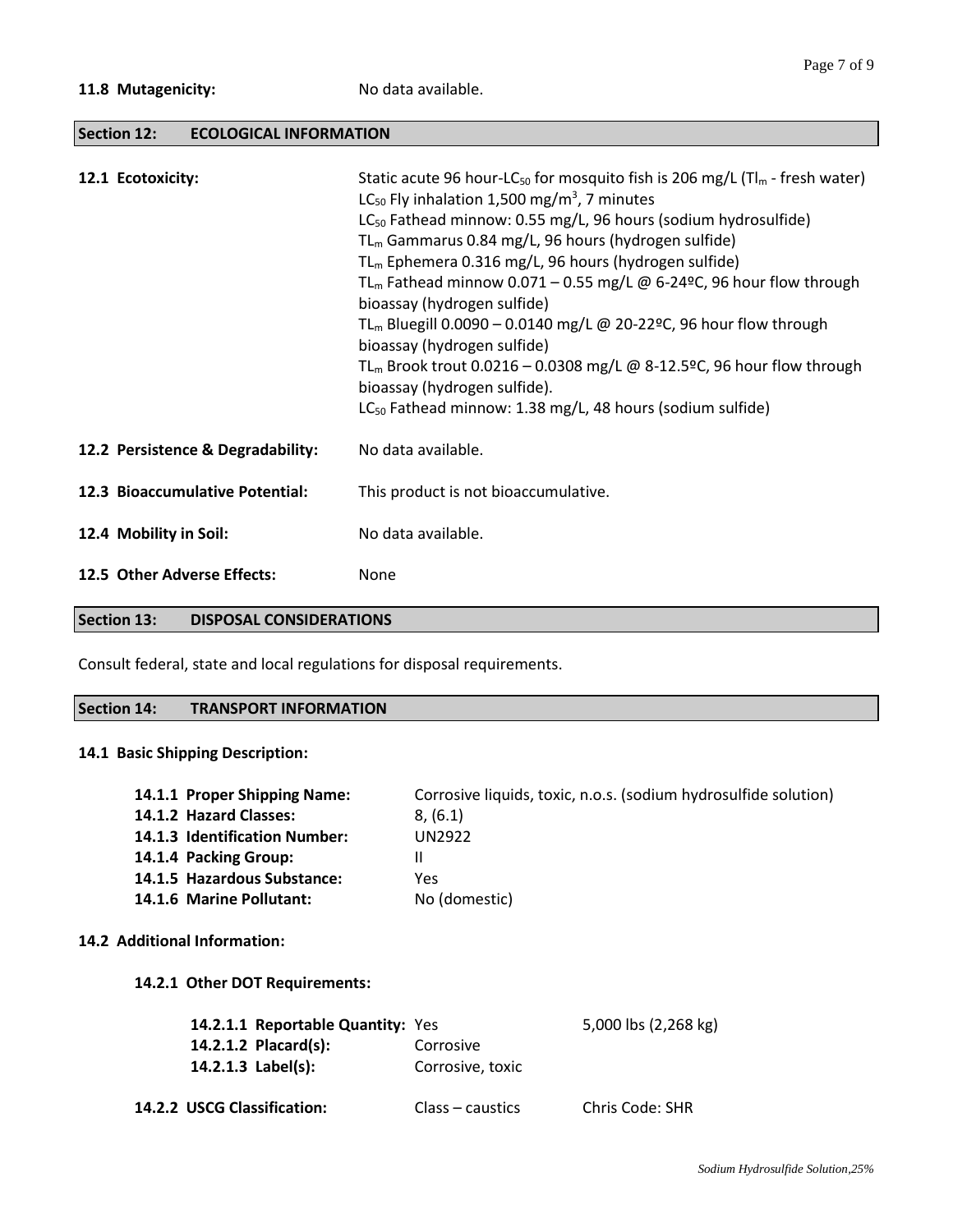| 14.2.3.1 IMO:                    | Corrosive liquids, toxic, n.o.s. (sodium hydrosulphide solution -<br>Marine Pollutant) |  |  |
|----------------------------------|----------------------------------------------------------------------------------------|--|--|
| 14.2.3.2 IATA:                   | Corrosive liquids, toxic, n.o.s. (sodium hydrosulphide)                                |  |  |
| 14.2.3.3 TDG (Canada):           | Corrosive liquids, toxic, n.o.s. (sodium hydrosulphide)                                |  |  |
| 14.2.3.4 ADR (Europe):           | Corrosive liquids, toxic, n.o.s. (sodium hydrosulphide)                                |  |  |
| 14.2.3.5 ADG (Australia):        | Corrosive liquids, toxic, n.o.s. (sodium hydrosulphide)                                |  |  |
| 14.2.4 Emergency Response Guide: | 154                                                                                    |  |  |
| 14.2.5 ERAP - Canada:            | Yes                                                                                    |  |  |
| 14.2.6 Special Precautions:      | Not applicable                                                                         |  |  |

# **Section 15: REGULATORY INFORMATION**

#### **15.1 U.S. Federal Regulations:**

| 15.1.1 OSHA:          | This product is considered hazardous under the criteria of the<br>Federal OSHA Hazard Communication Standard (29 CFR<br>1910.1200). |  |  |
|-----------------------|-------------------------------------------------------------------------------------------------------------------------------------|--|--|
| 15.1.2 TSCA:          | Product is contained in USEPA Toxic Substance Control Act<br>Inventory.                                                             |  |  |
| <b>15.1.3 CERCLA:</b> | 5,000 lbs (2,268 kg)<br>Reportable Quantity<br><b>Yes</b>                                                                           |  |  |

#### **15.1.4 SARA Title III:**

|              | 15.1.4.1 Extremely Hazardous Substance (EHS): | No.                                                                                                |            |  |
|--------------|-----------------------------------------------|----------------------------------------------------------------------------------------------------|------------|--|
|              | 15.1.4.2 Section 312 (Tier II) Ratings:       | Immediate (acute)                                                                                  | <b>Yes</b> |  |
|              |                                               | Fire                                                                                               | Yes        |  |
|              |                                               | Sudden Release                                                                                     | No.        |  |
|              |                                               | Reactivity                                                                                         | <b>Yes</b> |  |
|              |                                               | Delayed (chronic)                                                                                  | No.        |  |
|              | 15.1.4.3 Section 313 (FORM R):                | No, however a release of NaHS may<br>include a release of hydrogen sulfide<br>which is reportable. |            |  |
| 15.1.5 RCRA: |                                               | Possible D002, D003 waste                                                                          |            |  |
|              | 15.1.6 CAA (Hazardous Air Pollutant/HAP):     | Not applicable                                                                                     |            |  |
|              |                                               |                                                                                                    |            |  |

#### **15.2 International Regulations:**

**15.2.1 Canada:**